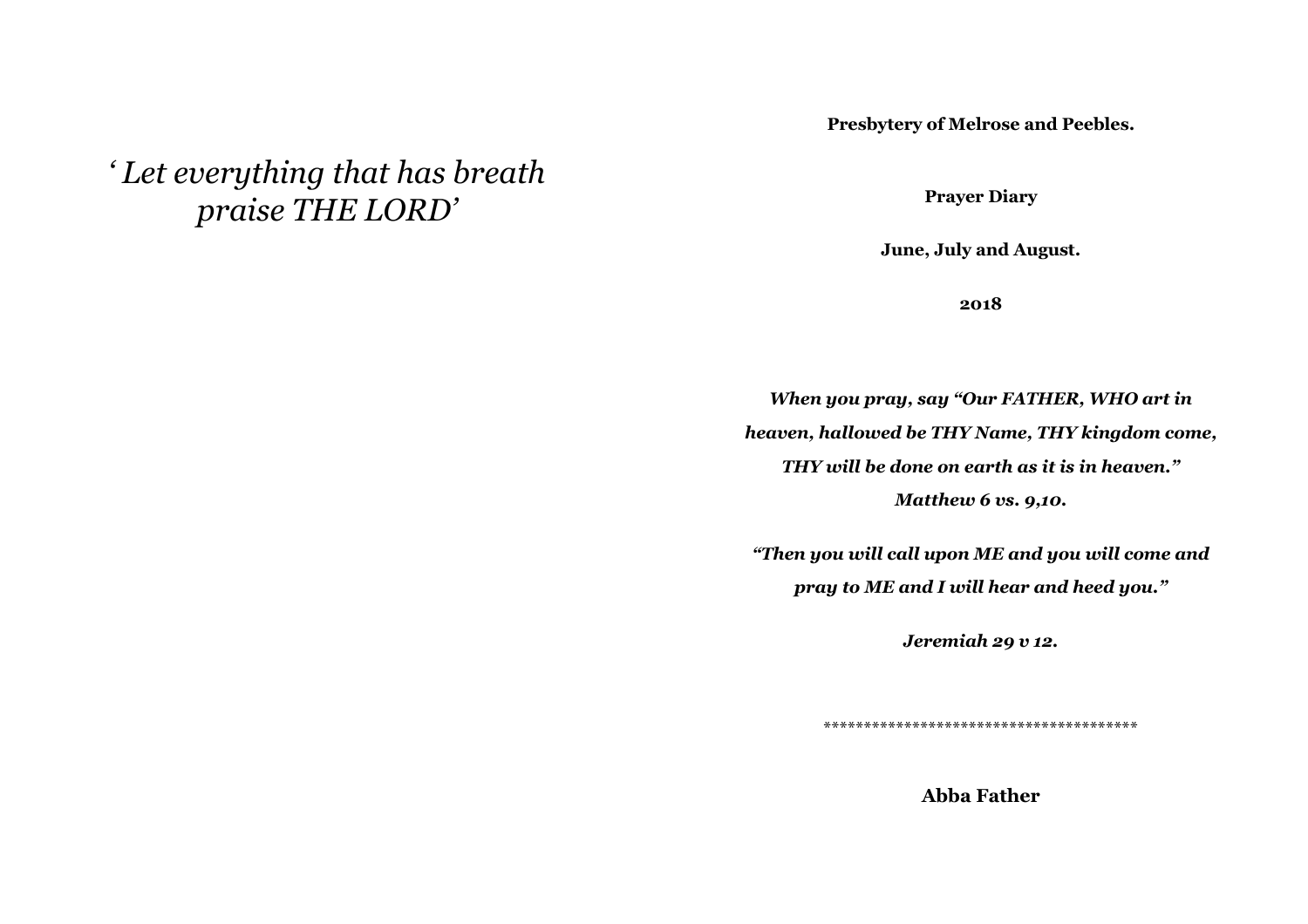Make a joyful noise to THE LORD all you lands! Serve THE LORD with gladness! Come before HIS Presence with singing! Know, recognise and understand that THE LORD is GOD! It is HE WHO has made us and not we ourselves and we are HIS. We are HIS people and the sheep of HIS pasture. Enter into HIS gates with thanksgiving and a thank offering and into HIS gates with praise.

> Be thankful and say so to HIM, bless and affectionately praise HIS Name.

For THE LORD is good; HIS mercy and loving kindness are everlasting.

HIS faithfulness and truth endure to all generations.

**Psalm 100**.

rail travel, particularly when trains are crowded due to special events.

Please pray for the month of June which is usually the busiest time and consequently extra patrols are needed.

Please continue to pray for more patrols in Hawick as well as Galashiels which means we are in need of more volunteers.

We value your prayers to THE GOD WHO answers.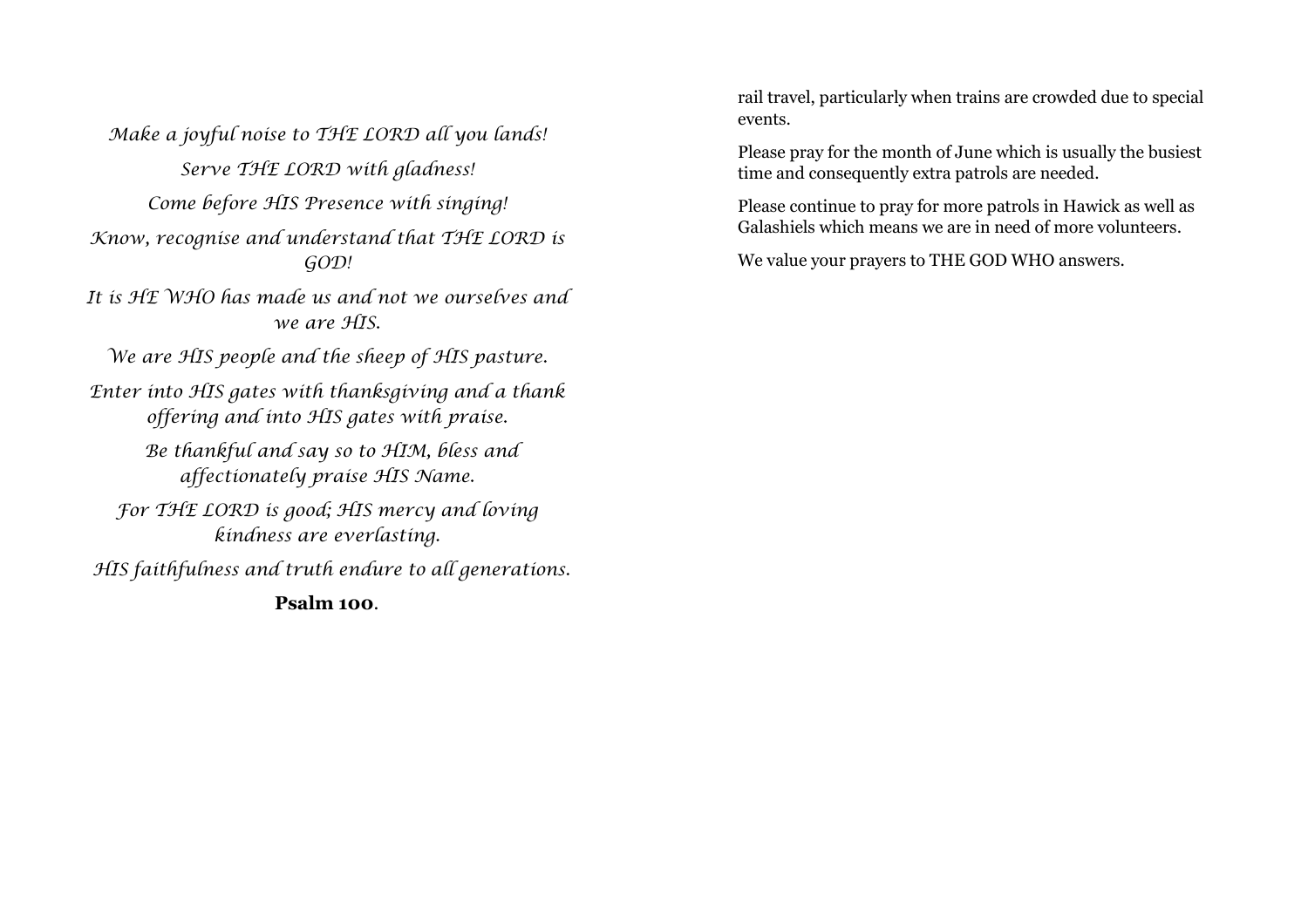Youth Assembly, from 17<sup>th</sup> to the 20<sup>th</sup> August. Pray that we each may learn from the other and be blessed by each other.

Pray for those providing hospitality, and for those involved in the organising and the administration of these visits.

Please pray for Rachel Wilson the Probationer at Maxton and Mertoun, Newtown and St. Boswells as she begins to look towards the future and GOD'S appointed place for her service.

#### **STREET PASTORS**

Duncan Cameron: Give thanks for the lovely Commissioning service which took place in Earlston in April 20<sup>th</sup>.

Please give thanks to GOD for our 2nd Anniversary coming up on 9<sup>th</sup> June. We did our first patrol in Galashiels on 9<sup>th</sup> June 2016.

Give thanks to GOD for the funding from Tesco's Carrier Bag Scheme. These funds go towards the uniforms and the training of the Street Pastors.

Please pray for the Patrols out on the 8<sup>th</sup> June at "The Mare" in Hawick, 5pm-0.30 pm. (a very lively event!) Please pray for the patrols in Hawick on the day after the Common Riding, when spirits are still high. Please also pray for Sat. 9<sup>th</sup> June patrol in Galashiels.

Please pray for two teams going on patrol on 30<sup>th</sup> June at the 'Braw Lads Gathering', a) 5pm-10pm, b) 11am-3.30pm.

Street pastors Training day; The training received and the Street Pastors involved depends on resources.

Please pray for these training days. 6<sup>th</sup> June; training in Carlisle concerning mental health. 9th June; Training by the Transport Police. This is special training to do with problems on during

*" GOD is able to make all grace , every favour and earthly blessing come to you in abundance so that you may always, whatever the need, be self-sufficient for every good work."* 

2 Corinthians 9 v. 8.

#### PRAYER REQUESTS FROM THE CHARGES.

#### **Rev. Malcolm Jefferson: Lyne and Manor l/w St. Andrews Leckie, Peebles.**

**Lyne and Manor**; Please pray for the summer St. Gordian's Cross service and for our 'Wayside Market' in August.

**St. Andrews Leckie;** Give thanks to GOD for the recent group journey through profession of faith and membership.

Please pray for those on the verge of church membership and commitment, and also for the joint church holiday club,'Chattabox'. happening in Peebles, from  $6<sup>th</sup>$  to 10<sup>th</sup> August.

#### **Rev. Rae Clark; Channelkirk & Lauder**

Give thanks; For the young people who are part of the church family.

Please pray; that there will be a thoughtful response to our current Stewardship Campaign.

#### **JUNE**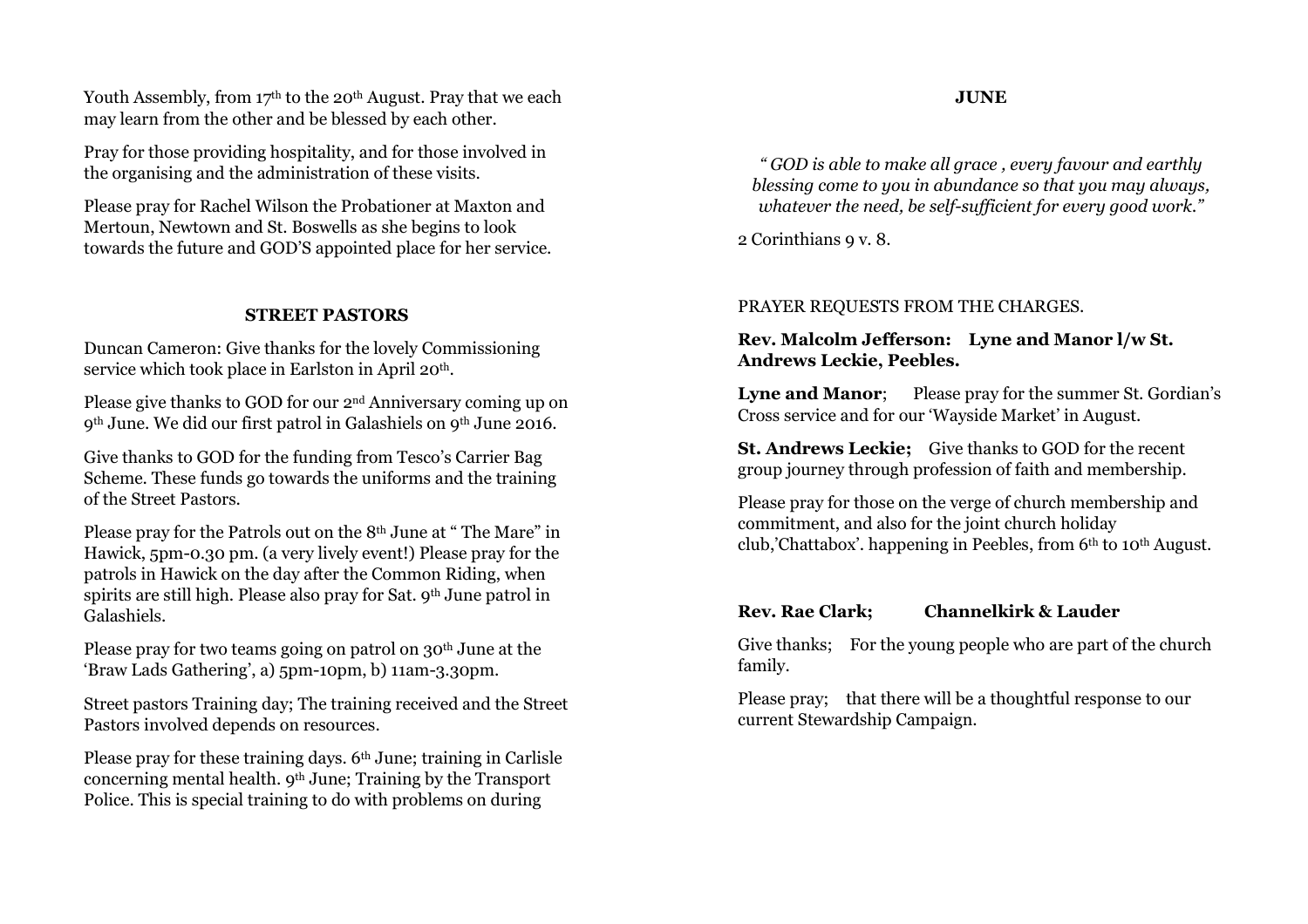#### **Rev. Julie Rennick: Earlston**

Give thanks and pray for the visit of Rev. Rola Slieman from Tripoli in Lebanon to Earlston after the General Assembly and for the visit of two young People from Lebanon as part of ' The Year of Young People.'

Pray for GOD'S rich blessing on their visit and for safety in all their travels.

## **Rev. Dr. Leon Keller: Galashiels Old Parish and St. Pauls, l/w St. John's Galashiels.**

Please pray: for the summer services in both churches and for the opportunities which they bring.

#### **Rev. Rosemary Frew: Bowden and Melrose:**

Give thanks: for the Melrose Messy Church, the churches working together, the enthusiasm of the team and for the families who attend.

Please pray: that the word will spread and that more families will come along.

Give thanks for all those who give of their time, talents and money to support the life and work of the church.

Please pray: for those who have agreed to consider eldership.

Give thanks: for the Festivals which bring many people to Melrose and for the challenge and beauty of the St. Cuthbert's Way and pray for those who walk from Melrose and for those who find in Bowden Kirk a place of welcome and peace.

#### **PRESBYTERY IN GENERAL.**

Please pray for the Presbytery Office bearers in their heavy workload and responsibilities.

Please pray for strength and wisdom and guidance for the Interim Moderators.

Please pray for those going on holiday at this time, for safety in travel and rest and refreshment.

Please pray for those involved in Hospital Chaplaincy, for guidance and insight in their daily work of care.

Give thanks and pray for our Readers and Locums.

Pray for those training in Leading in Worship and for the Assessors.

Pray for the work of the Presbytery Committees, Governance, Business, Property and Stewardship

And Ministry and Service and for their Conveners.

Pray for the young people and the children in our towns and villages in the Borders, that they may come to know early THE ONE WHO gave them life and WHO alone gives new Life, and pray for School Chaplains, for wisdom and for open doors.

Pray for a hunger for prayer across the Borders.

Please pray for GOD'S blessing on the visit of the young people from Malawi and Lebanon from 10<sup>th</sup> to 27<sup>th</sup> August, two from Lebanon and six from Malawi. Pray for their visit to Lindisfarne on  $14<sup>th</sup>$  to  $16<sup>th</sup>$  August and their visit to the National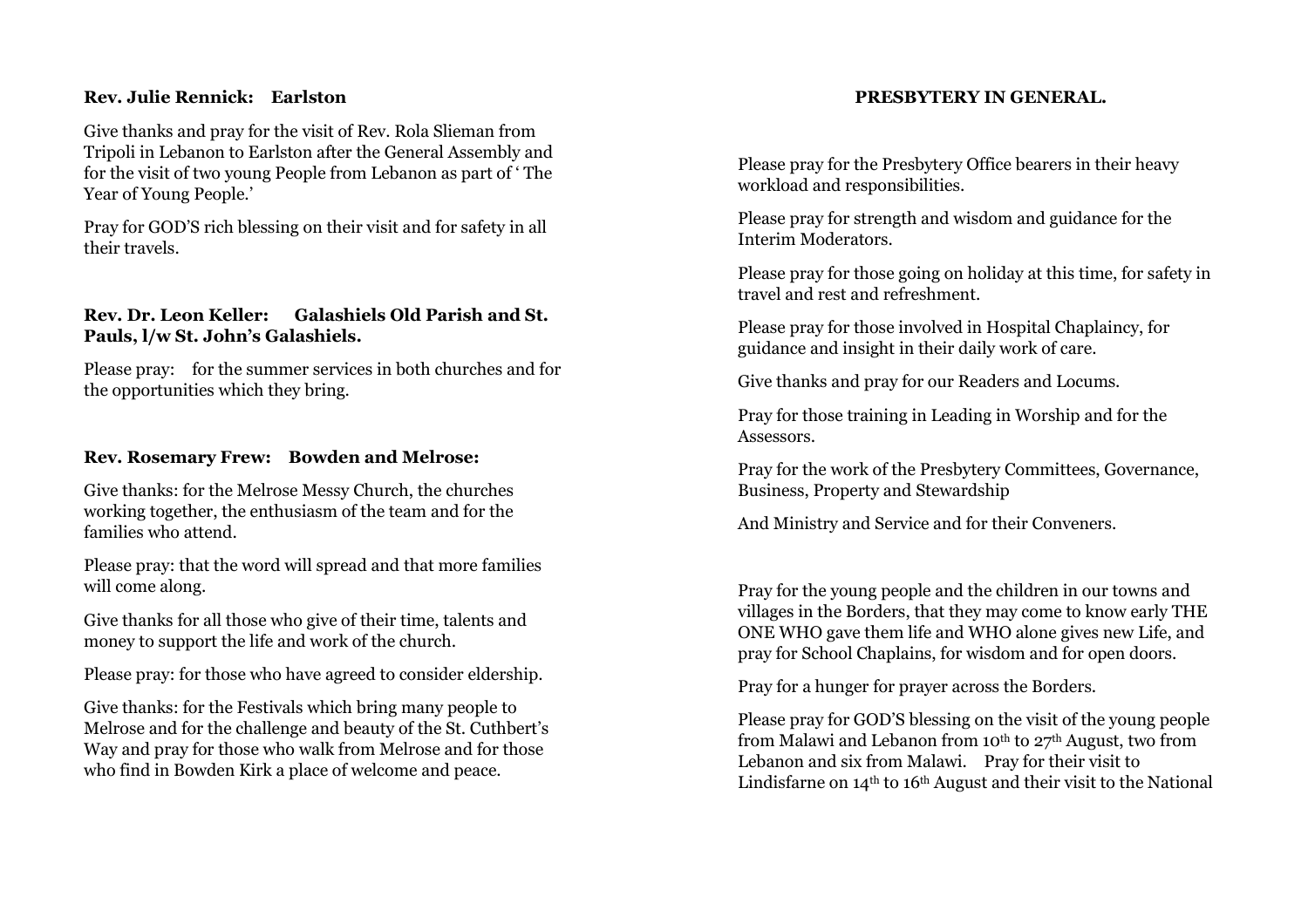## **Very Rev. Dr. Finlay Macdonald, Interim Moderator: Carlops l/w Kirkurd and Newlands l/w West Linton, St Andrews**.

Pray for: the congregations of Carlops, Kirkurd and Newlands and West Linton St Andrews in their distinctive witness to their communities and in their supportive sharing, one with another, in ideas and joint initiatives.

Give thanks: For the appointment of Rev Stewart McPherson as Interim Minister, with effect from 16th July and pray that together, minister and congregations may move forward from the uncertainties of the past eighteen months and find healing and renewal in planning for the future.

We share the pleasure of Carlops church in the return of the Rev. Tom Burt on Sunday 8th July, to lead the morning service and present the congregation with the Eco-congregation Scotland gold award that Carlops achieved earlier this year. We pray that this may give encouragement to other Congregations.

Please pray: for the 'kirking' of the Melrosian.

# **JULY**

*"…and my GOD will liberally supply your every need according to HIS riches in Glory in CHRIST JESUS."* 

Philippians 4 v 19.

## **Rev. Victoria Linford: Stow, St. Mary of Wedale and Heriot.**

Please pray: for our autumn parenting course, called 'Faith in The Family.'

For those in the Parish who are ill, whether at home or in hospital or in a Care Home.

## **Rev. Sheila Moir: Maxton and Mertoun l/w Newtown l/w St. Boswells**

Please give thanks for the' Weekend of Invitation', and for the opportunities it brings. Pray that many will respond to the invitations

Give thanks: for 150 years of worship in Newtown Church.

Please pray: for the celebrations in Newtown on Sat. 16<sup>th</sup> of June, 10am-4pm, when the choir 'Come and Sing.' led by Derek Reid, will perform in the church and where there will also be a display of wedding and baptismal gowns from the past, one of which is 100 years old